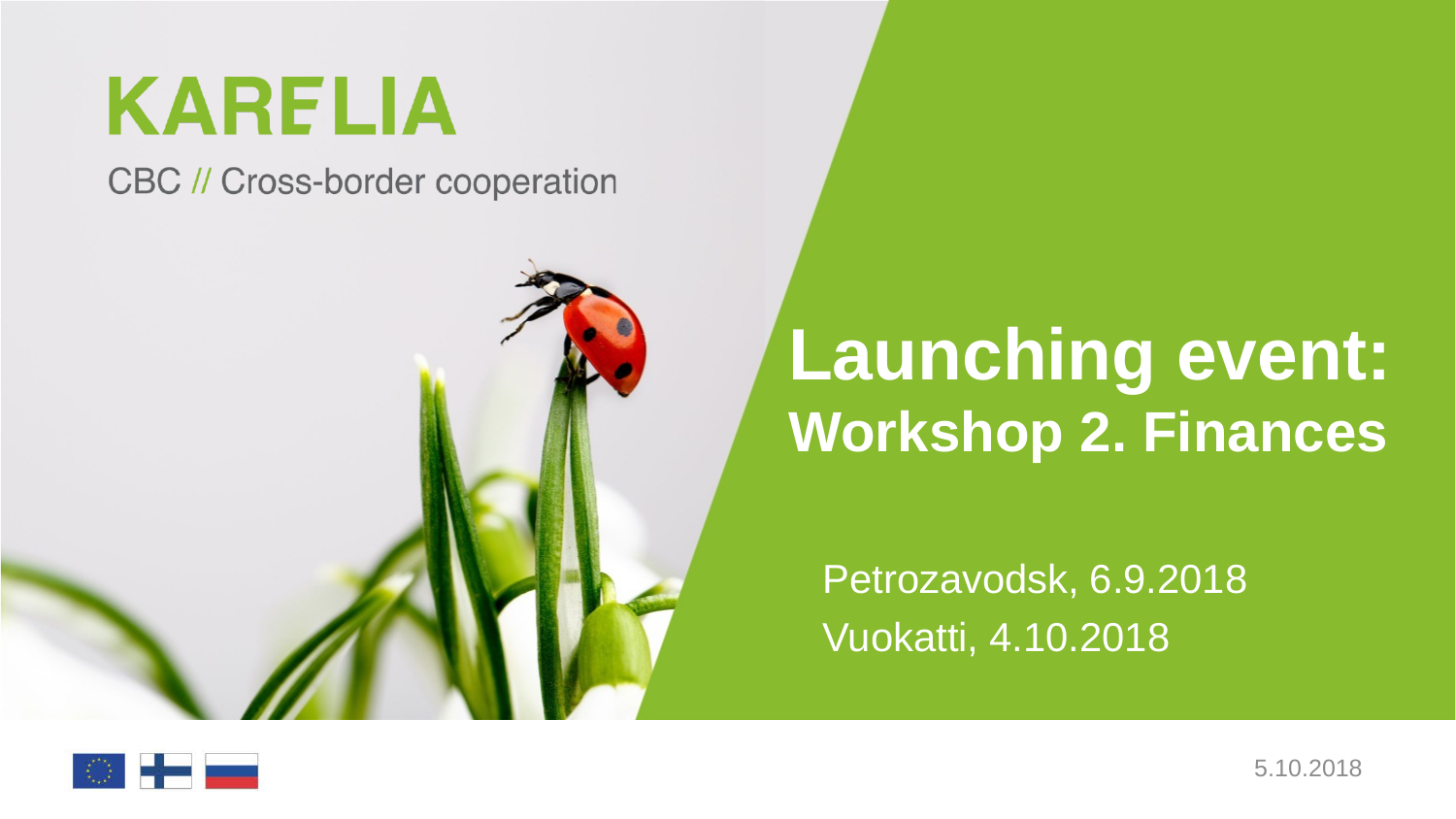

#### Important documents

Grant Contract and its annexes:

- Annex I Project Plan
- Annex II Conditions applicable to Grant Contracts financed by the Karelia CBC Programme
- Annex III Project Budget

Other:

- Award of procurement contracts by Russian private beneficiaries
- Terms of Reference for an expenditure verification of a grant contract
- Partnership Agreement
- Programme Manual

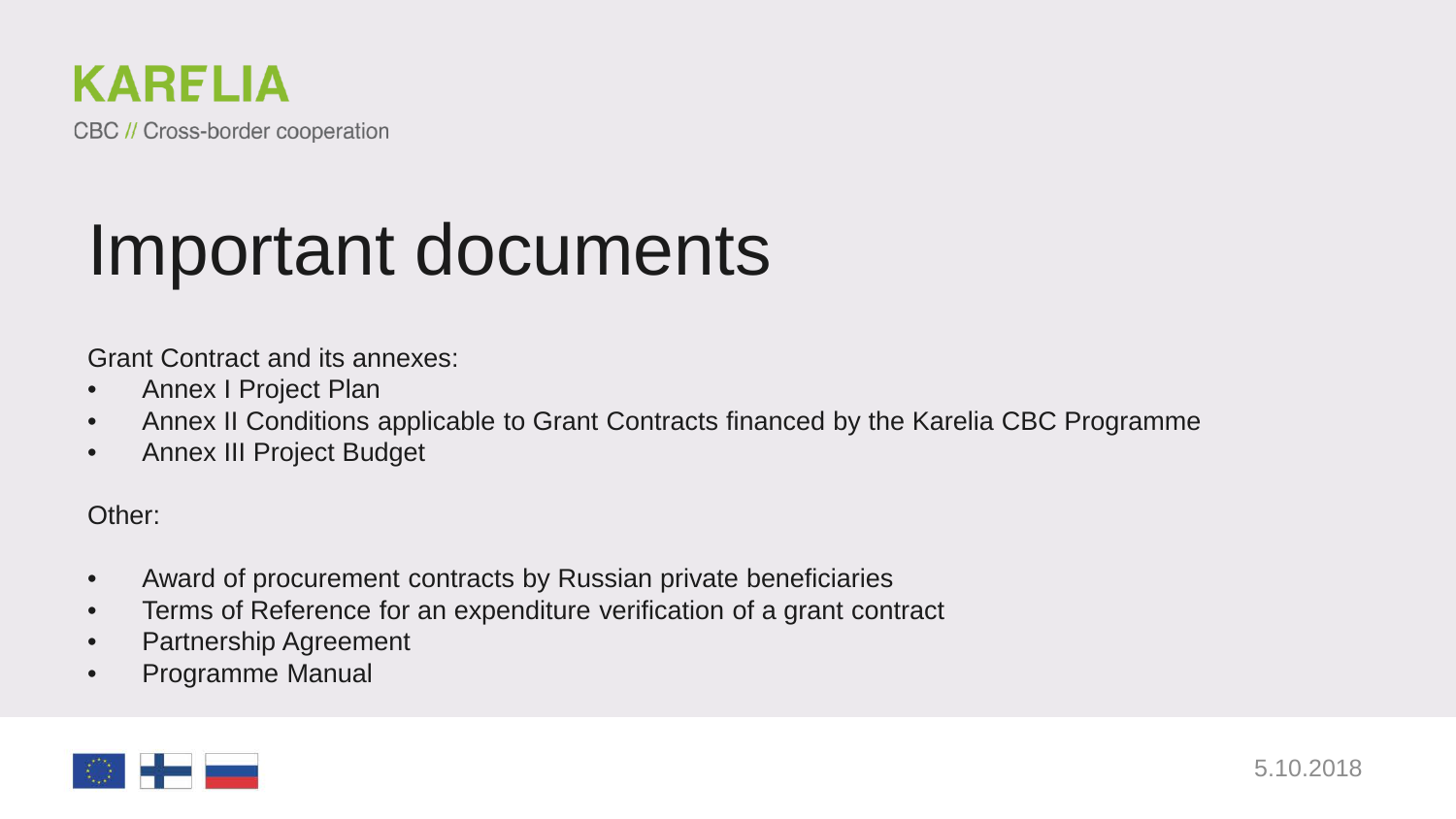

# Programme Manual

- Part A Application
- Part B Implementation
- **Part C Financial management**
- Part D Communication
- $\triangleright$  Lead Partner and each partner shall familiarize themselves with the Programme Manual **before**
	- the project accounting is established
	- any project cost is incurred

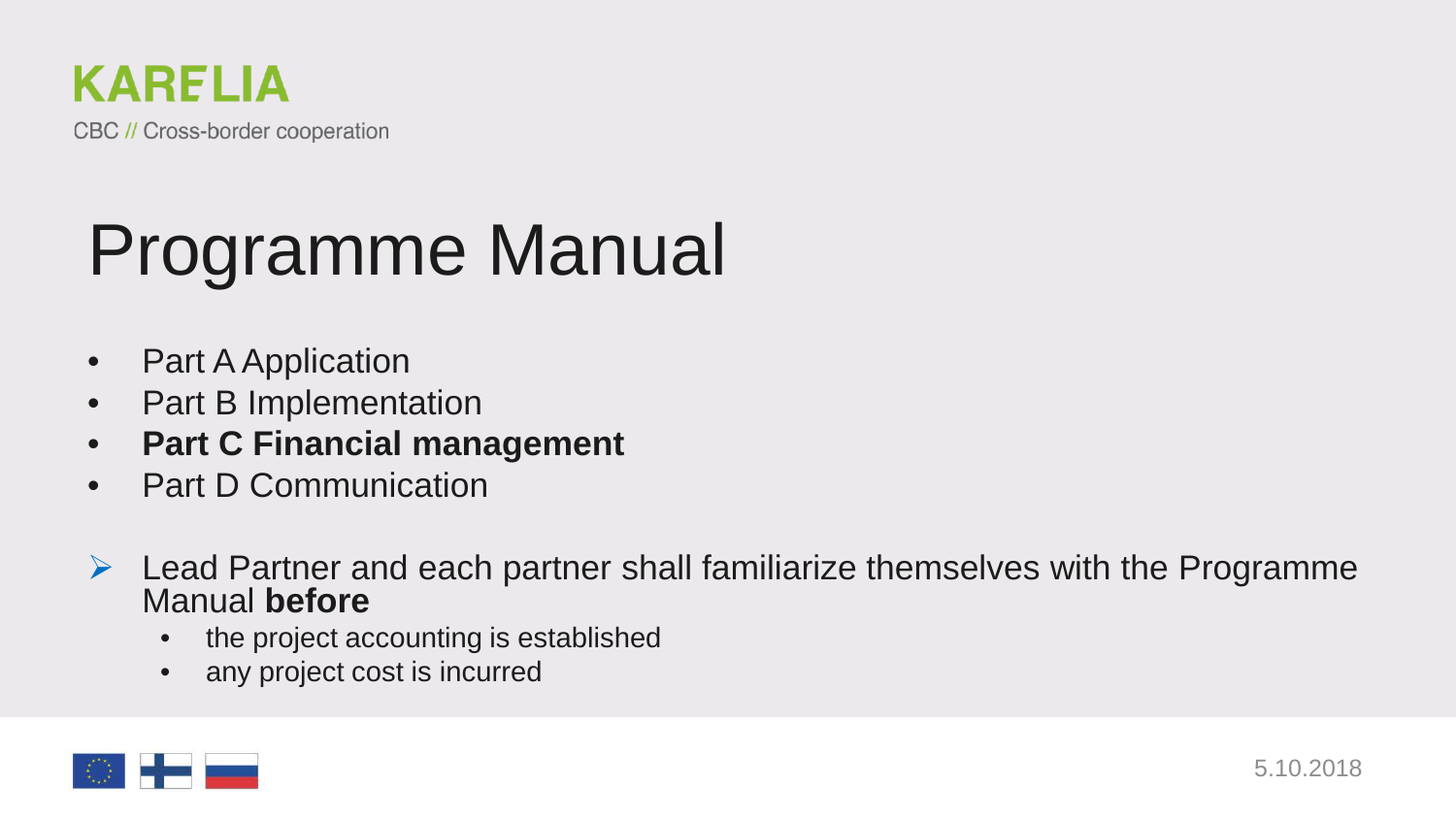

# Templates for the financial reporting

- Financial Report
- **Expenditure Verification Report and its annexes**
- Financial Identification Form ('FIF')
- Lead Partner's checklist
- Timesheet for part-time employee
- $\triangleright$  Available for downloading at the Programme's website www.kareliacbc.fi

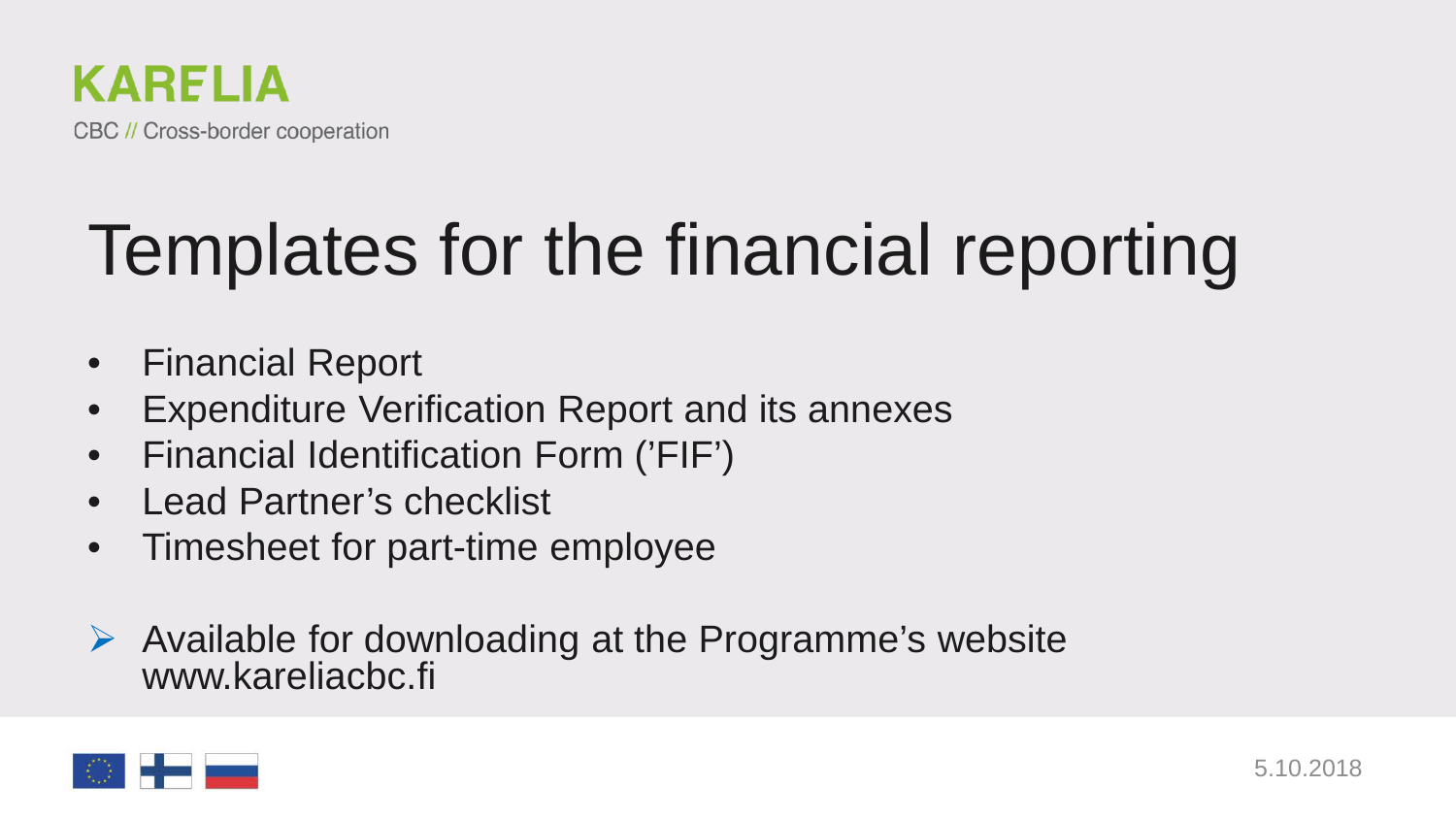

## Financial responsibilities

- Lead Partner:
	- Overall responsibility for the implementation of the project
	- Receives Programme financing and pays a part of it to the partners
	- Ensures the sound financial management of the project
	- Organizes project accounting according to the Programme rules
	- Ensures that the costs reported in the partners' Financial Reports are in accordance with the budget
	- Deducts the partner's costs which are not in accordance with the budget
	- Ensures that partners' costs are verified by competent auditor (Programme rules)
	- Is responsible for the payment of amount recoverable to the MA
	- Has the final financial responsibility of the project's finances
	- Informs all partners about the Programme requirements

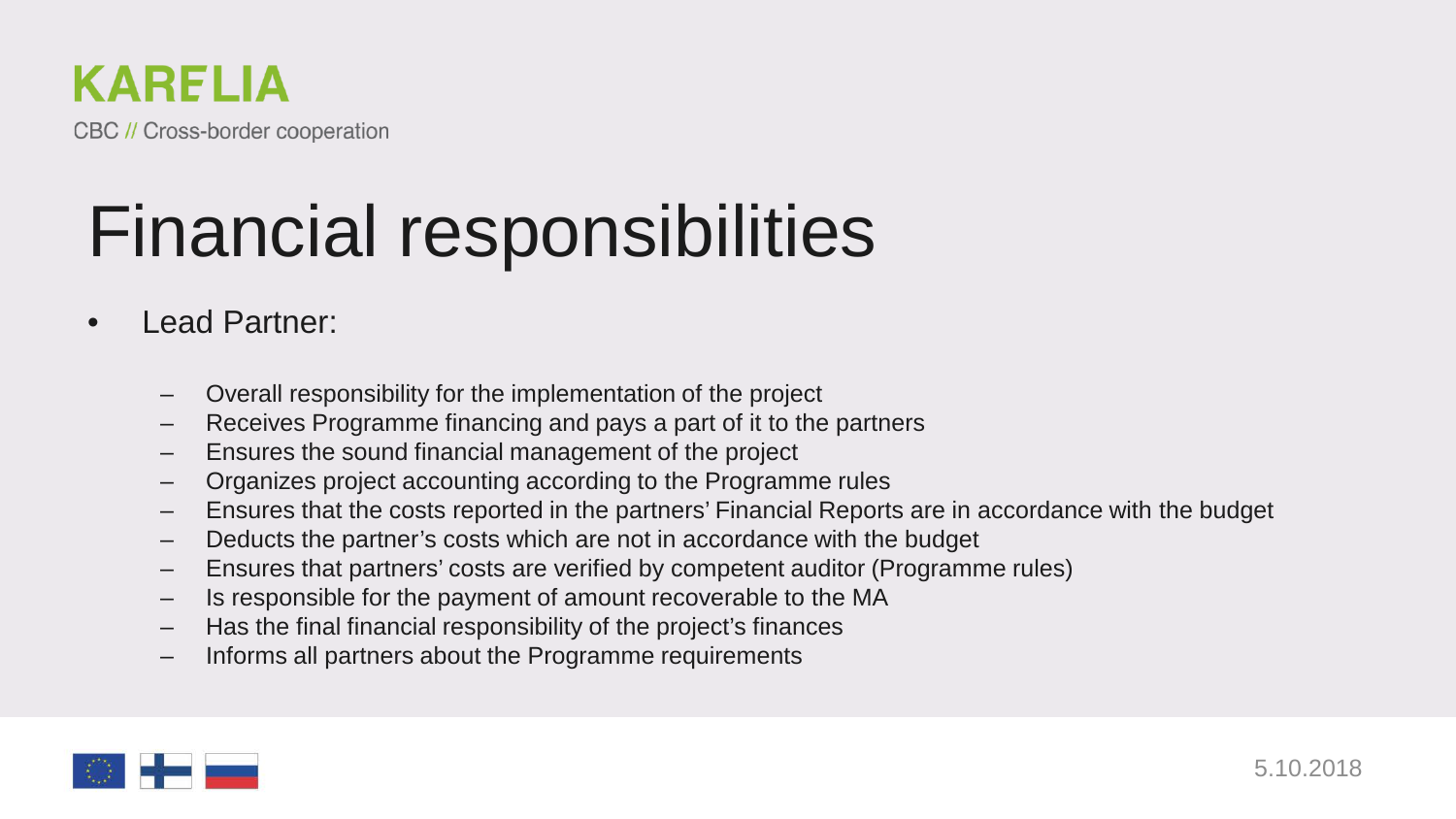

#### Financial responsibilities

- Partner (Invoicing Partner and Reporting Partner):
	- Ensures the sound financial management of the project
	- Organizes the project's financial management and financial reporting in accordance with the Programme rules
	- Respects the Programme rules (e.g. the eligibility of project costs, procurement rules)
	- Ensures that its share of own contribution is realized in accordance with the budget and Partnership Agreement
	- Pays its share of the amount recoverable to the Lead Partner

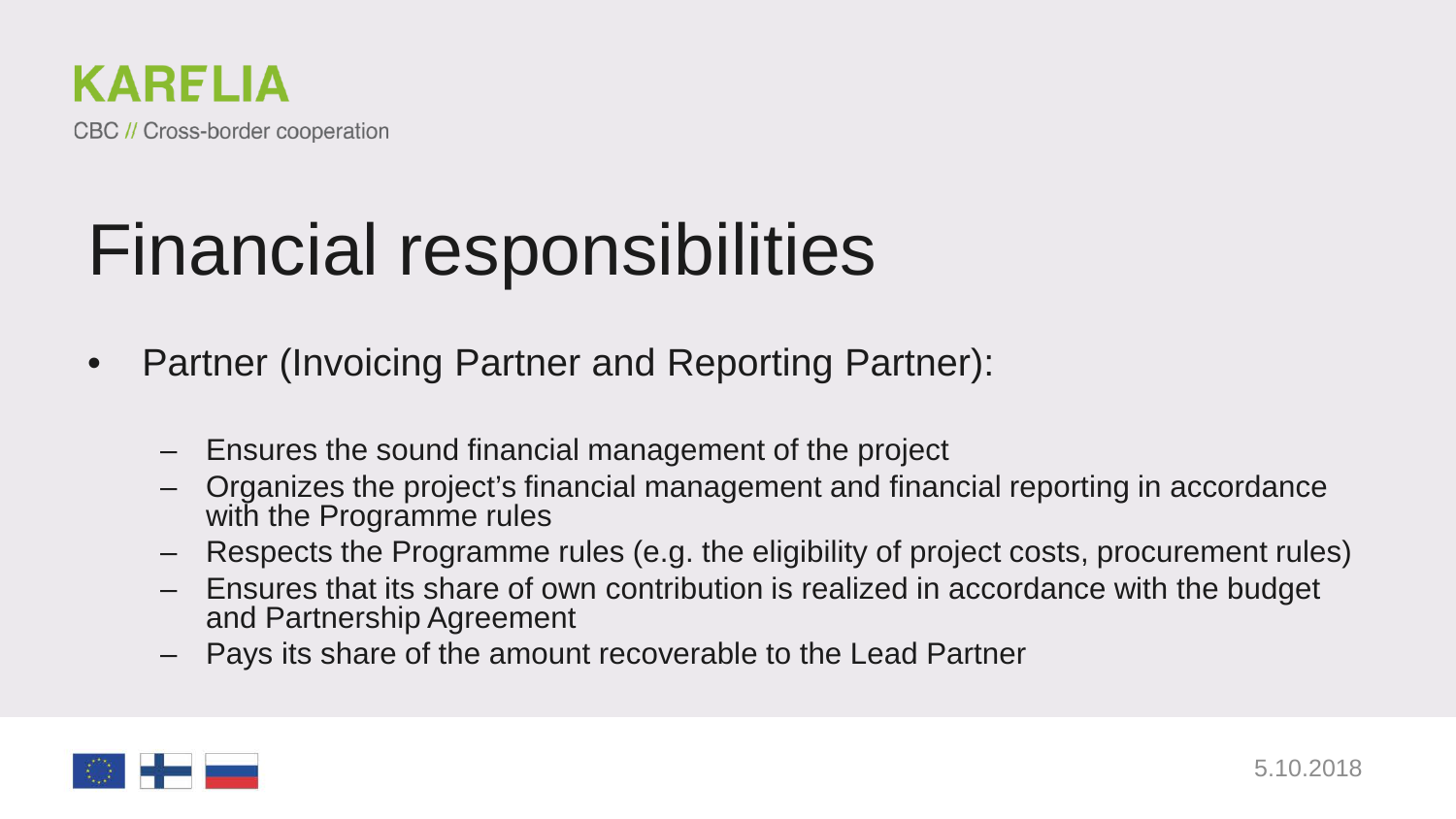

Invoicing Partner

- Only minor salary and travel costs incur during the implementation period of the project
- Requires Lead Partner and MA's prior approval
- Role is described in the Partnership Agreement
- Invoicing Partner and Reporting Partner shall be from the same country
	- "Reporting Partner" in this case is another partner or the Lead Partner
- Ensures that the Programme rules are applied (e.g. project accounting, eligibility of costs)

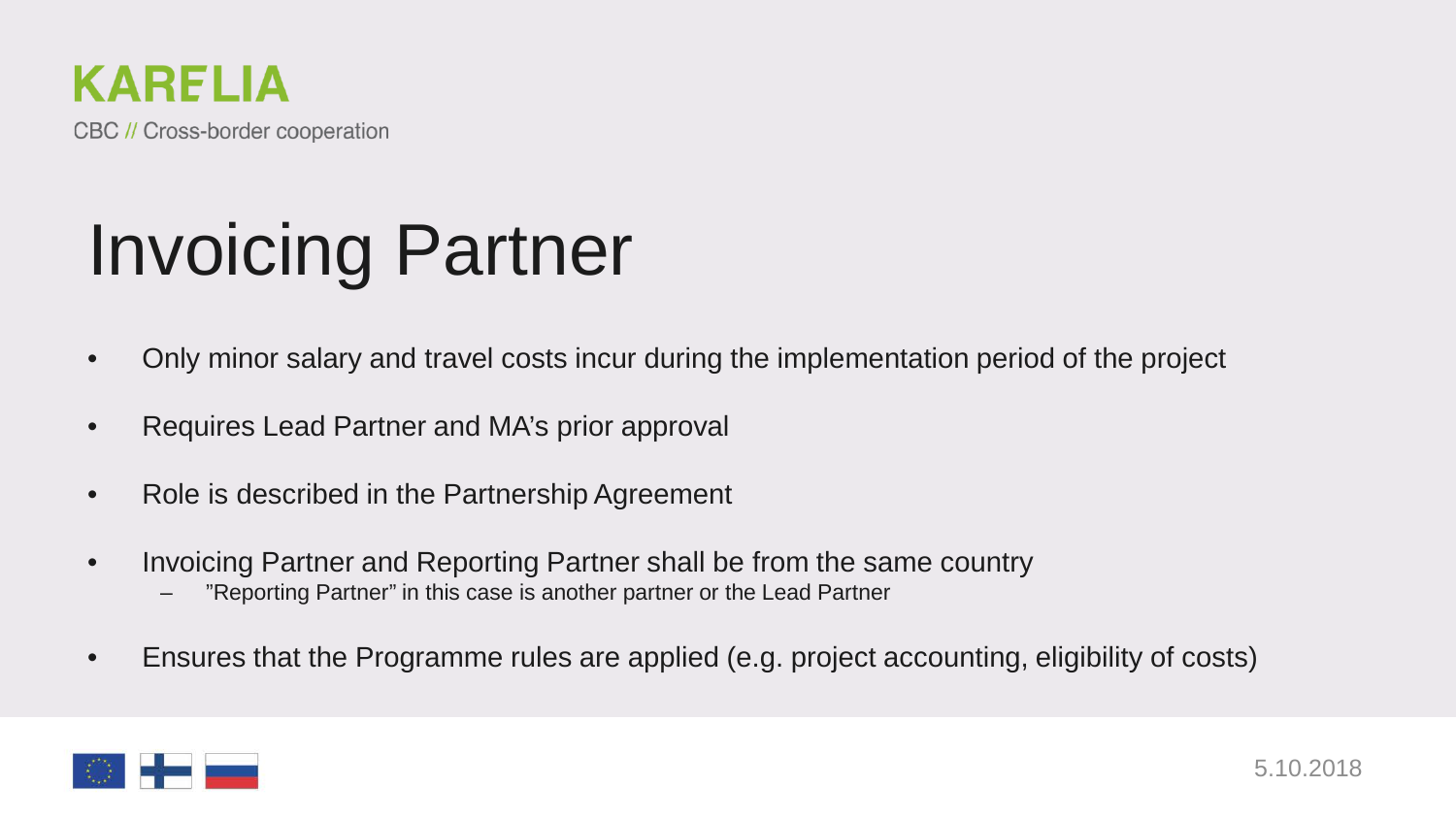

## Invoicing Partner

- Submits an invoice about its project-related costs to the Reporting Partner
- Invoice shall be clear, informative and understandable, and includes necessary annexes:
	- Copy of each original invoice
	- Supporting documents to the invoices (e.g. travel claims including train/flight/bus tickets)
	- Accounting material (e.g. general ledger on invoiced project costs)

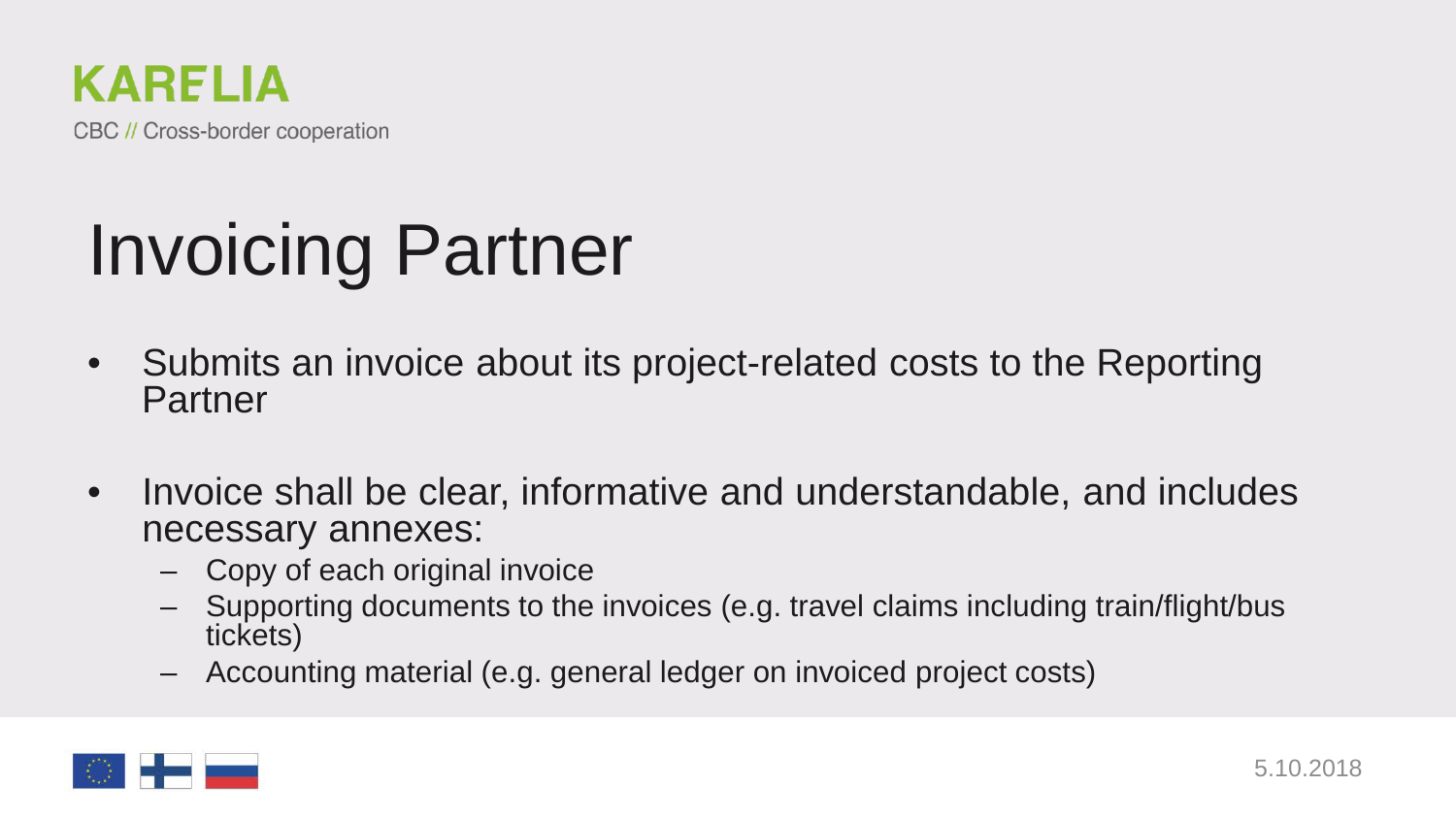#### **KARELIA**

CBC // Cross-border cooperation

# Reporting Partner

Upon reception of the Invoicing Partner's invoice, the Reporting Partner:

- Checks the invoice and its annexes (e.g. all costs are related to the project, calculation basis, in accordance with the budget)
- Records the invoice of the Invoicing Partner under a partner-specific account in its project accounting
- Reports the Invoicing Partner's costs in the Financial Report
	- Invoicing Partner's costs are clearly indicated in the Financial Report
- 
- ► The difference:<br>- Only the Reporting Partner draws up the Financial Report (incl. costs of Reporting Partner and Invoicing Partner)
	- Invoicing Partner's costs are verified by the Reporting Partner's auditor

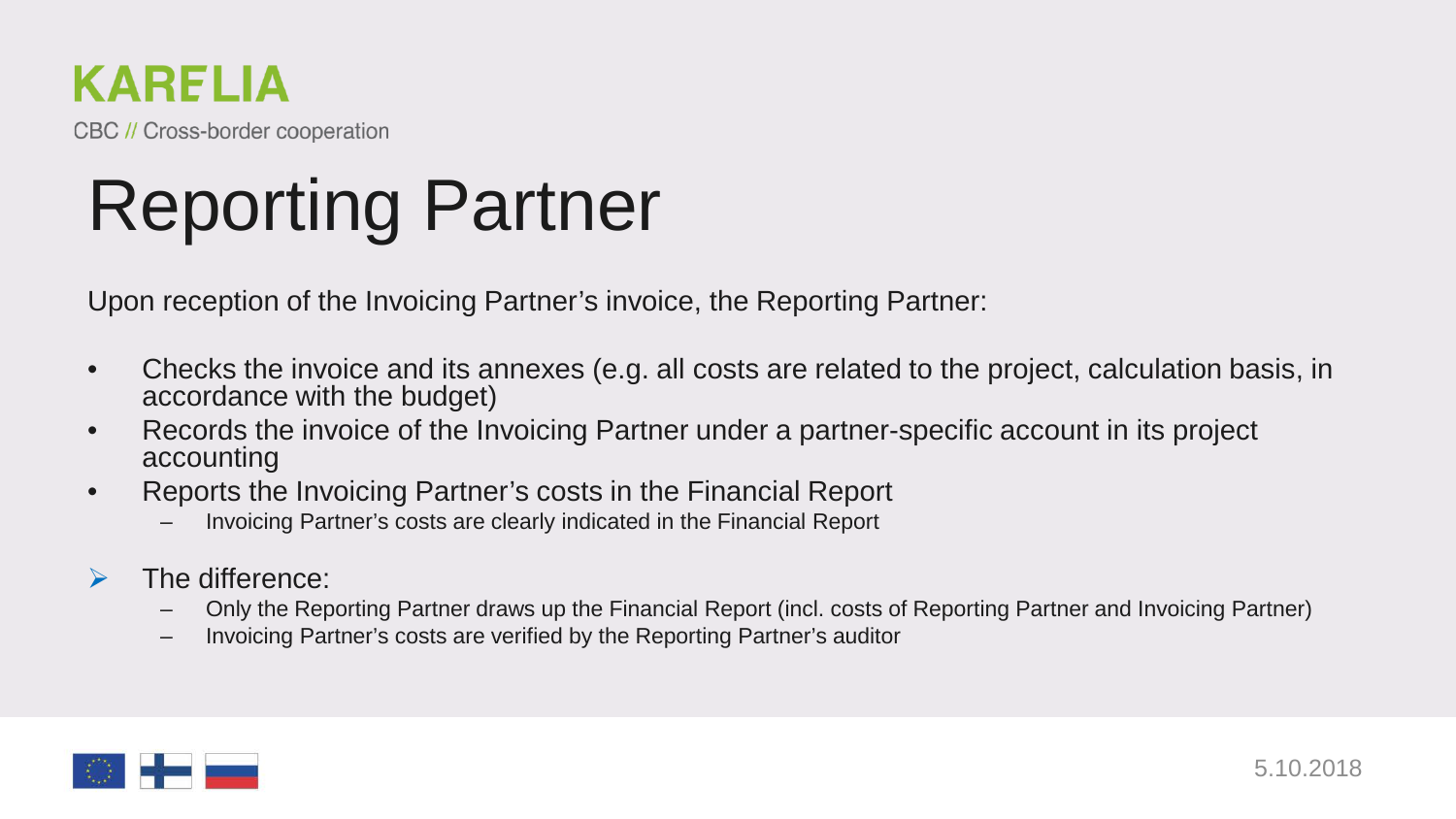## Project's financial management

- Accounting model (decentralized or partly decentralized)
- Accounting records (accrual double-entry accounting system, records only project-related costs)
- General ledger
- Bank account details
- Financial reporting and its templates
- Expenditure verification, its templates and procedures
- Reporting deadlines (e.g. invoicing partner to reporting partner, reporting partner to auditor, reporting partner to lead partner)

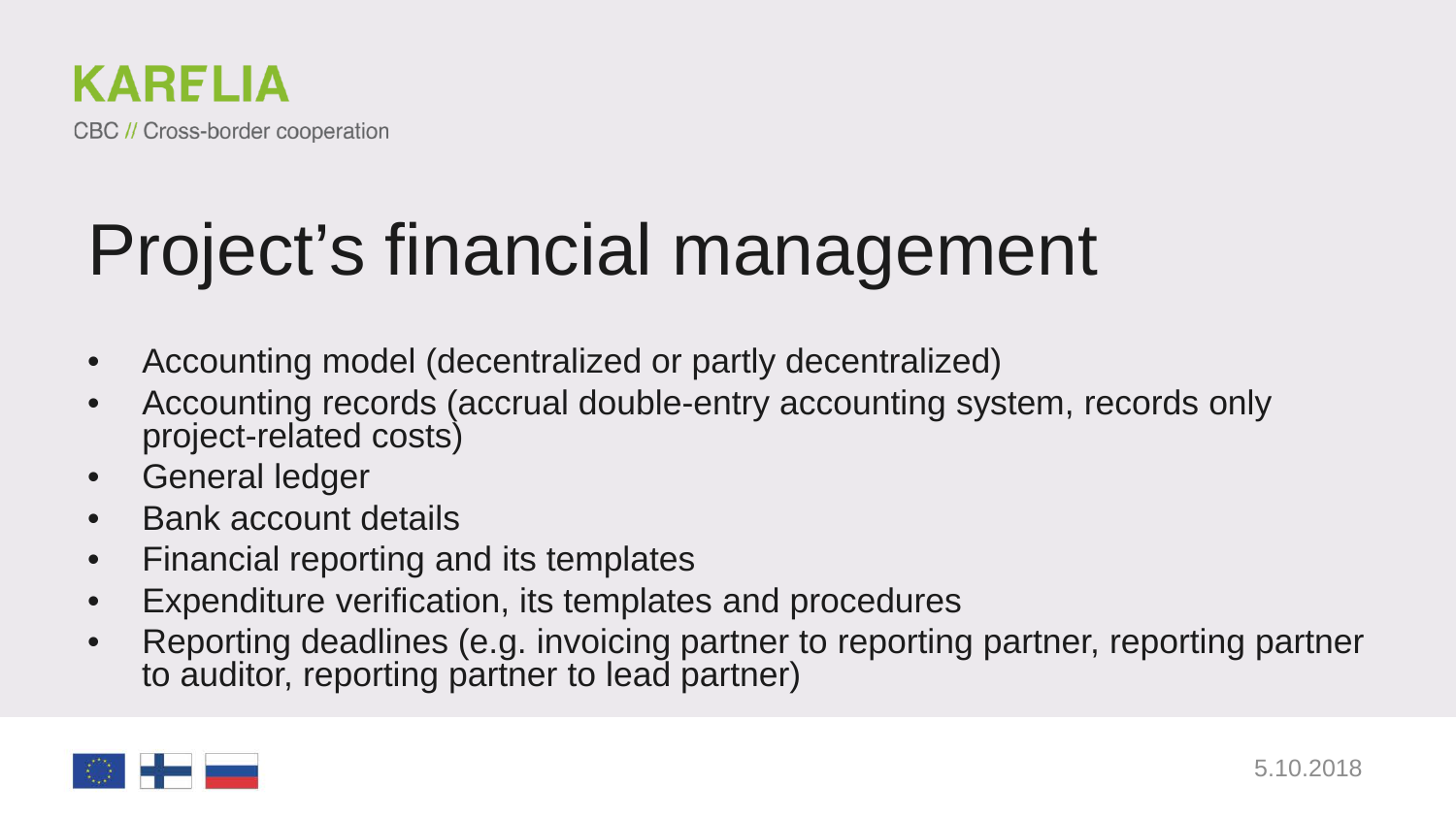

#### Project's financial management

- Eligible costs and ineligible costs
- Responsibility for ineligible costs
- Eligibility of value-added tax ('VAT')
- Procurements and procurement procedures
- Revenues (also revenues not foreseen by the project)
- Own contribution
- Communication on problems (e.g. budget, realization of finances)
- Procedures for recovery
- Monitoring system (budget vs. realized project costs + realized finances)

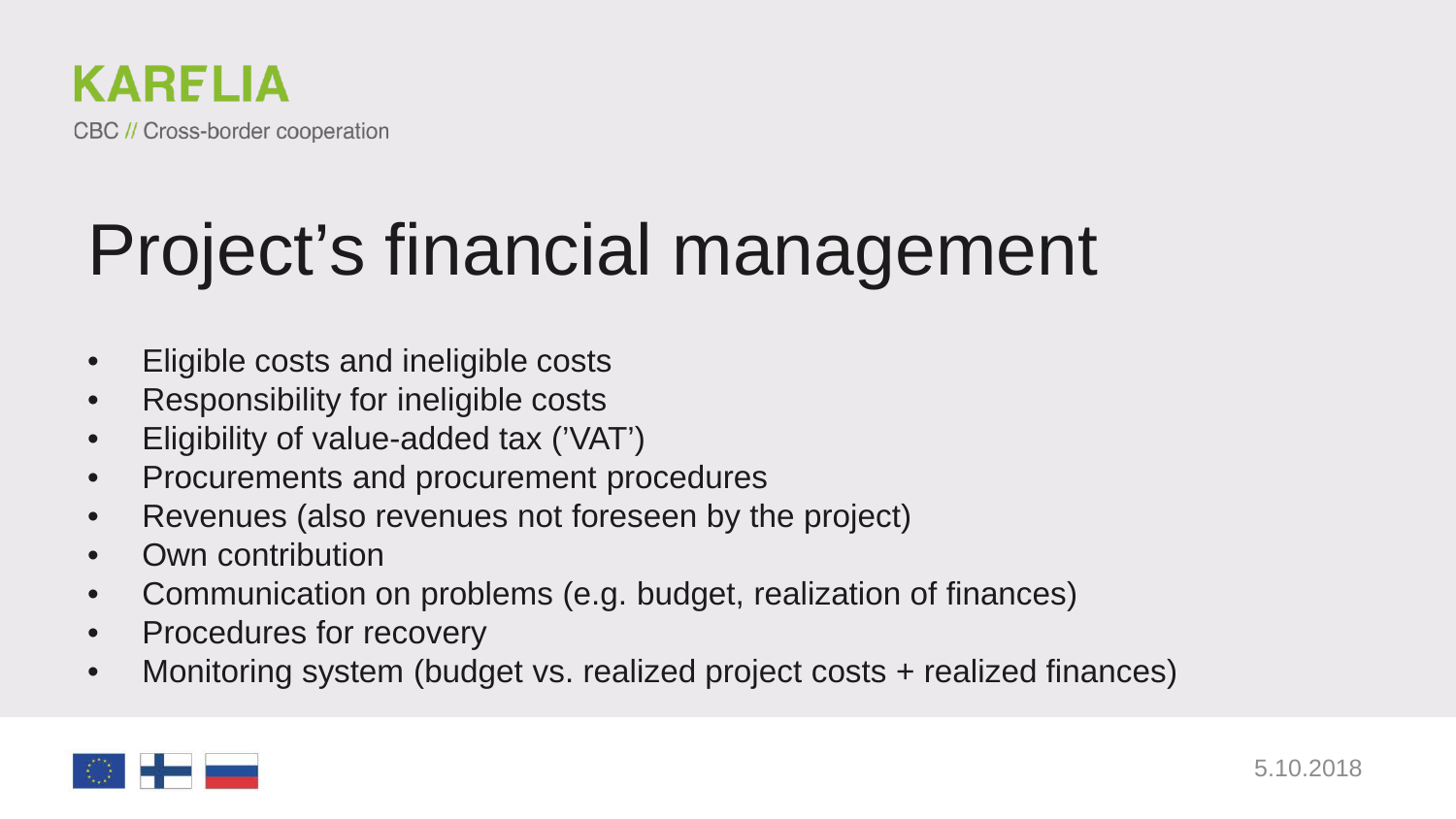

# Value-added tax ('VAT')

- Lead Partner, reporting partner, invoicing partner
- In case the VAT is an eligible cost for the project:
	- Official document showing tax exemption (issued by the Head of accounting department and/or the Tax Authority)
	- Submitted for each project
- Official document is submitted to the auditor for expenditure verification and to the MA
- VAT is recorded in the general ledger and the cost including the VAT is reported in the Financial Report

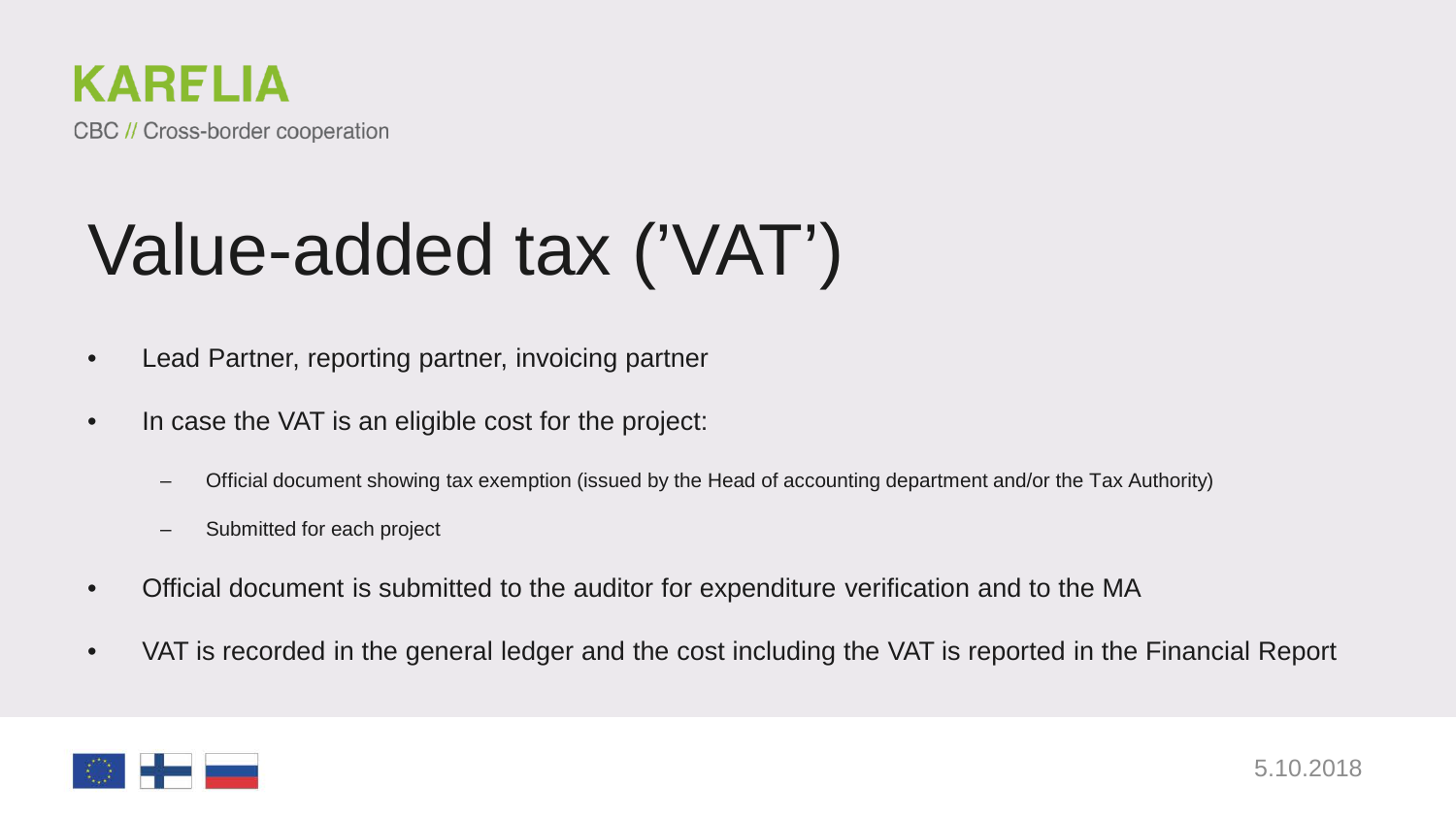

#### Bank account

- Possibility to receive funds from abroad and send funds abroad
- Organization which is not a public body or governmental department:
	- Is interest accrued?
		- In case yes, recommendation: Establish project-specific bank account
		- Submission to the auditor and the MA:
			- Bank account statement indicating the amount of interest accrued to the project
			- Method of calculating the interest (in case of no bank account statement)
	- Interest is deducted from the payment of the balance (MA's Payment Order)

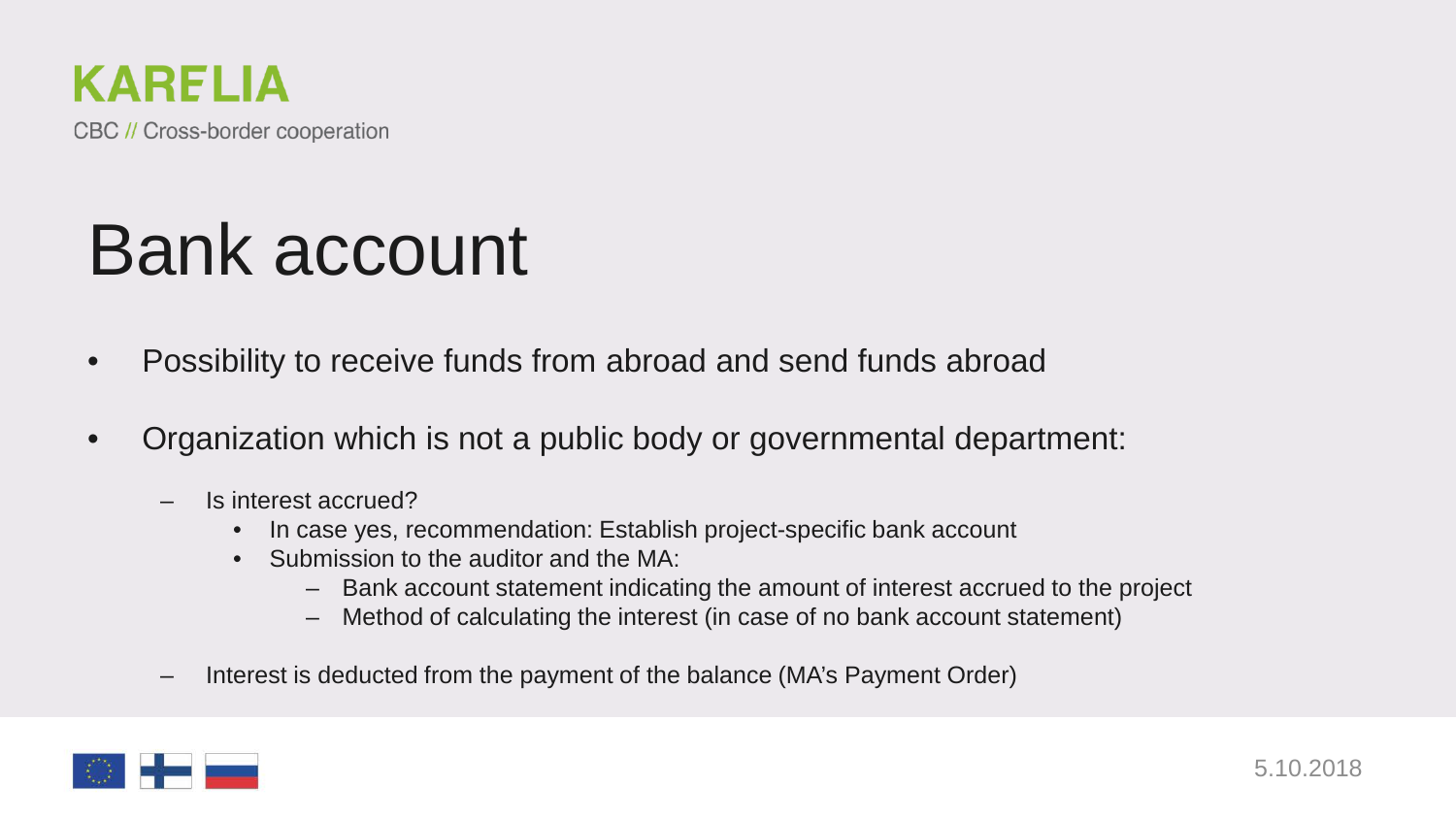

#### Bank account

- Lead Partner submits the Financial Identification Form to the MA<br>- Bank account details in the FIF and in the Payment Request shall be consistent
	-
- Plan when money is transferred from the Lead Partner's bank account to the partners' bank accounts (e.g. money needed for the upcoming procurements in order to avoid delays in implementation)
- Plan when the funds are transferred from Euro bank account to the Rouble bank account (exchange rate losses)
- Final payment: Is not an advance payment
	- Lead Partner and partners take care of the final costs until the last tranche is paid by the MA to the Lead Partner's bank account

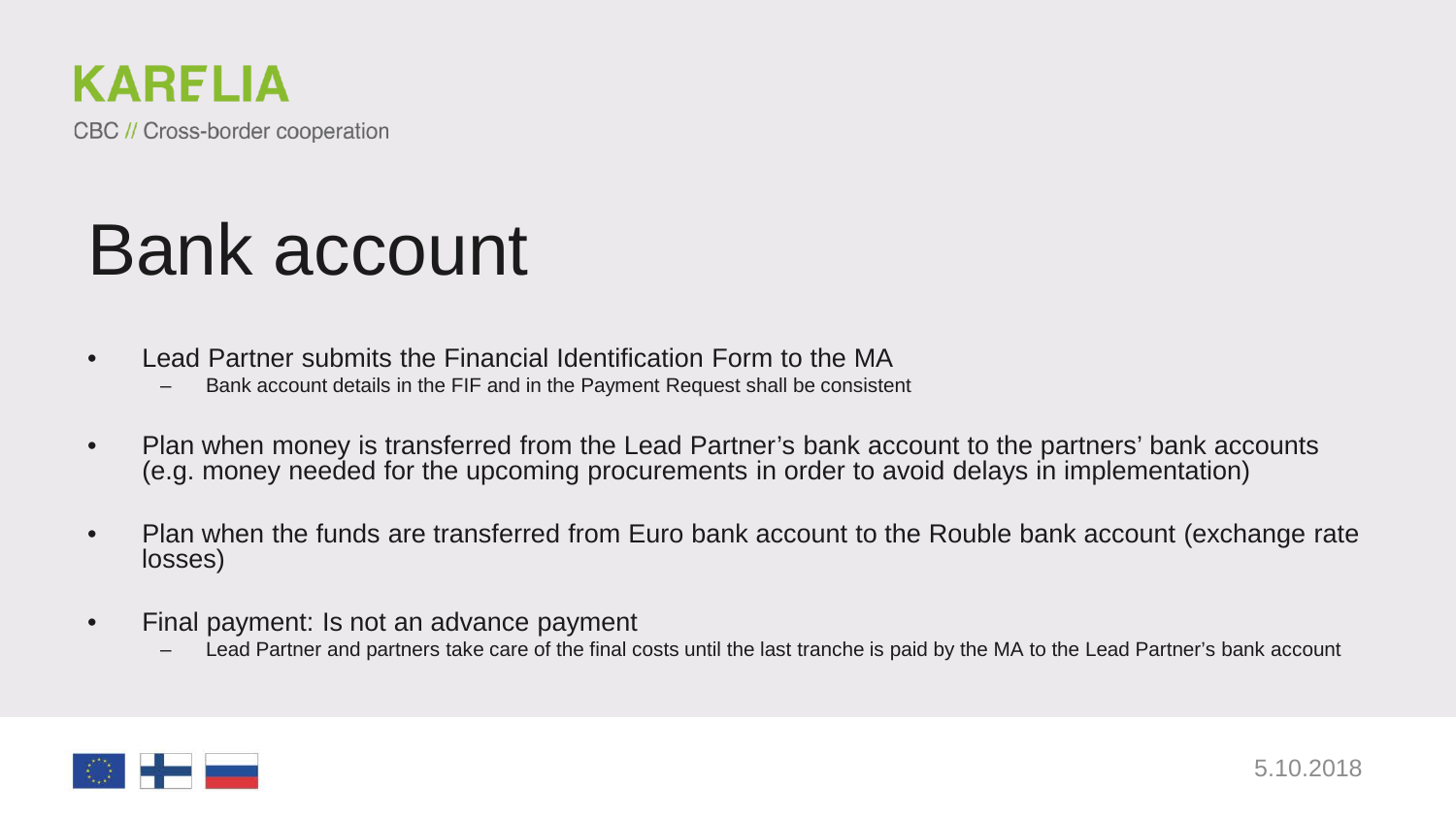

- Financial management of the project shall be in accordance with:
	- National legislation (e.g. accounting policies, principles and rules of the country concerned)
	- Usual practices of the organization (e.g. accounting standards and usual cost accounting practices applicable to the organization)
	- Programme rules
- Principles shall not be contradictory to the Programme rules (in case yes: MA's prior approval required)
- $\triangleright$  Documentation and archive (archive plan and updated archive plan)

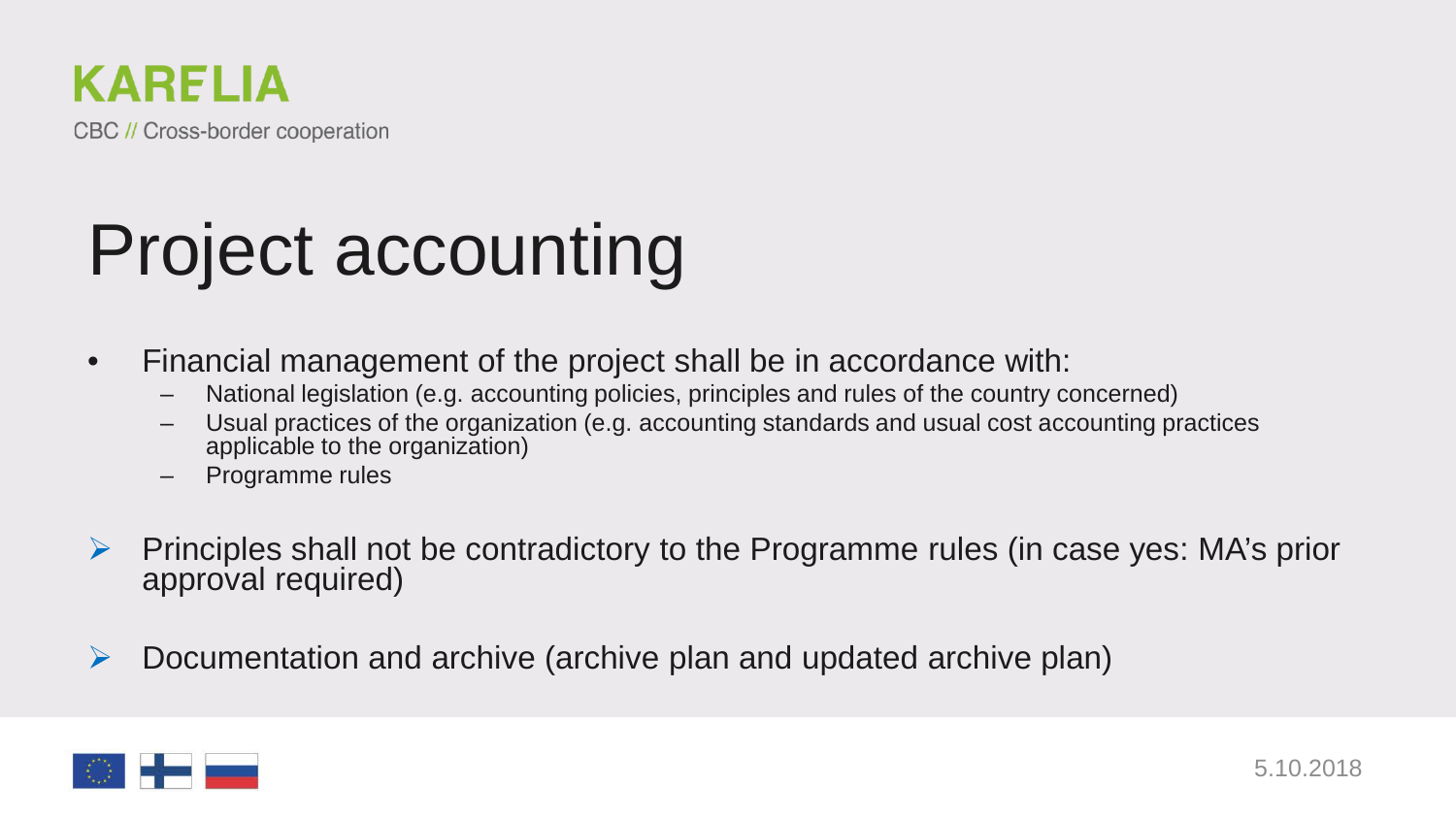

- Accurate, up-to-date and regular accounts based on accrual double-entry accounting system;
- Recommendation: a separate set of accounts specifically for the project
	- Including separate accounts for own contribution from external donors, revenues, bank account interest, invoicing partner's project cost (invoices)
- All project costs must be appropriately documented (original invoices, memo verifications, explanatory notes)
- Project-related costs must be **easily** identifiable, verifiable and traceable in the accounting system
- All project-related costs are recorded **only** under the project accounting established for the project
- Inform and involve the accounting department about the project and its features **before** establishing the project accounting

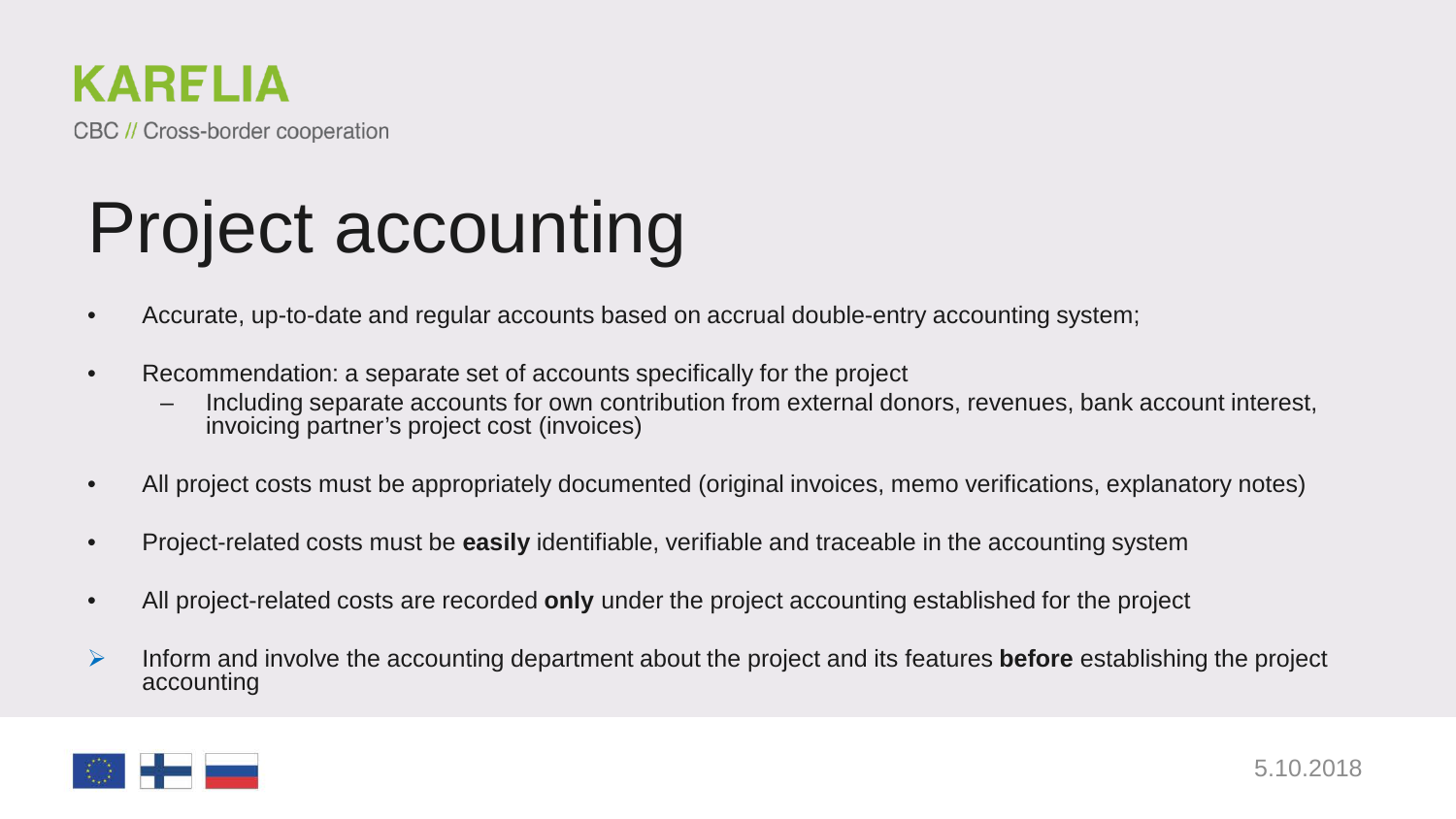#### **KARELIA**

CBC // Cross-border cooperation

- Informative general ledger (dated and signed)
	- Lists **all** invoices reported in the Financial Report
		- List of invoices in general ledger = list of invoices in Financial Report
	- Invoices which are not project-related:
		- Indicate and deduct from the total amount of general ledger
		- total amount of general ledger = total amount of Financial Report
	- In case possible:
		- chart of accounts in project accounting = cost headings of valid budget
- $\triangleright$  Submit informative, clear and understandable general ledger to the auditor and the MA

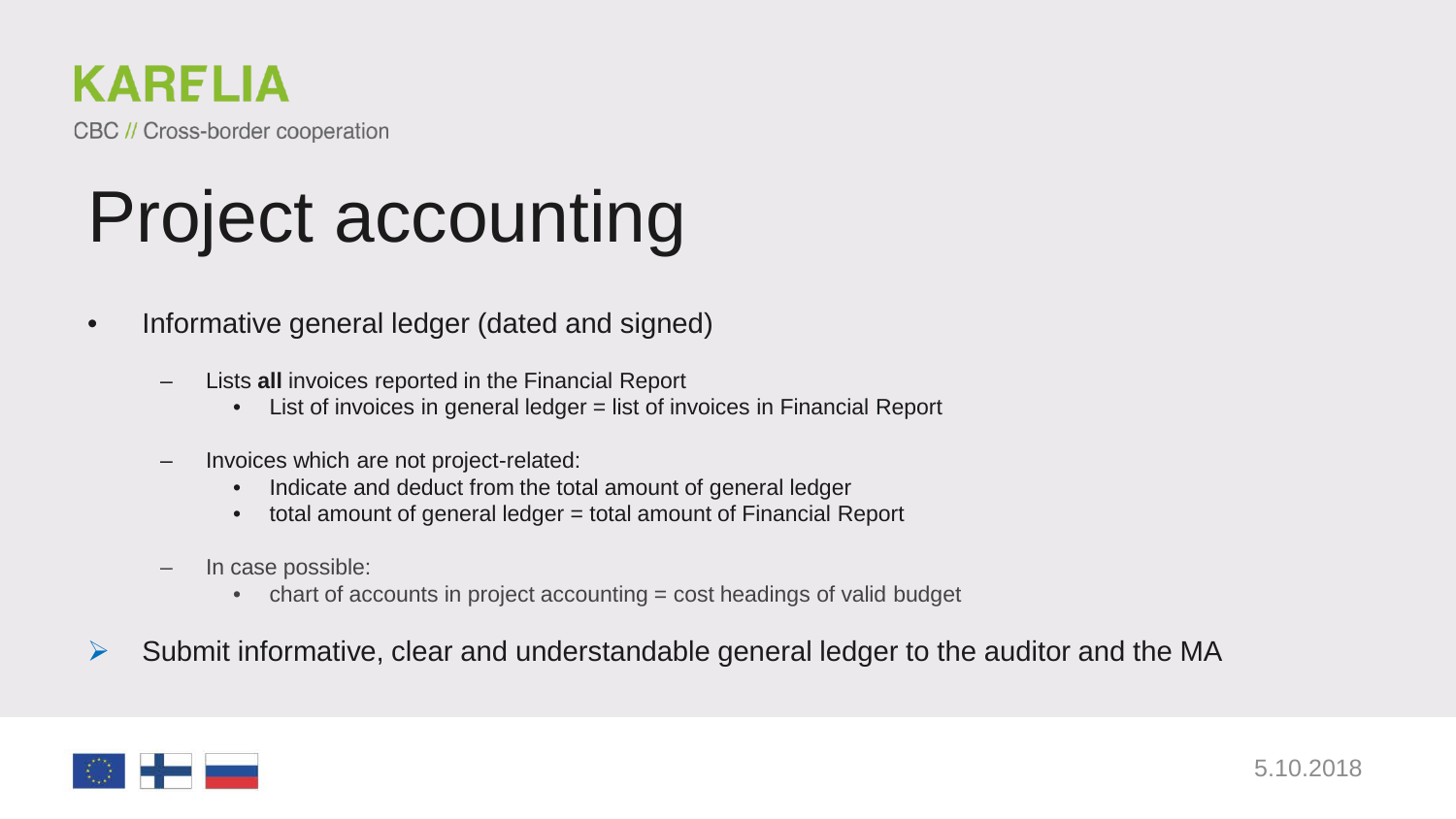

- Project-specific invoices (name of project and/or ID number)
	- Guide suppliers to issue project-specific invoices
	- Accurate documentation how the invoice is related to the project
		- Description/documentation in the invoice = description in the Financial Report
		- Allocation of the invoice (total amount) between cost headings of Financial Report

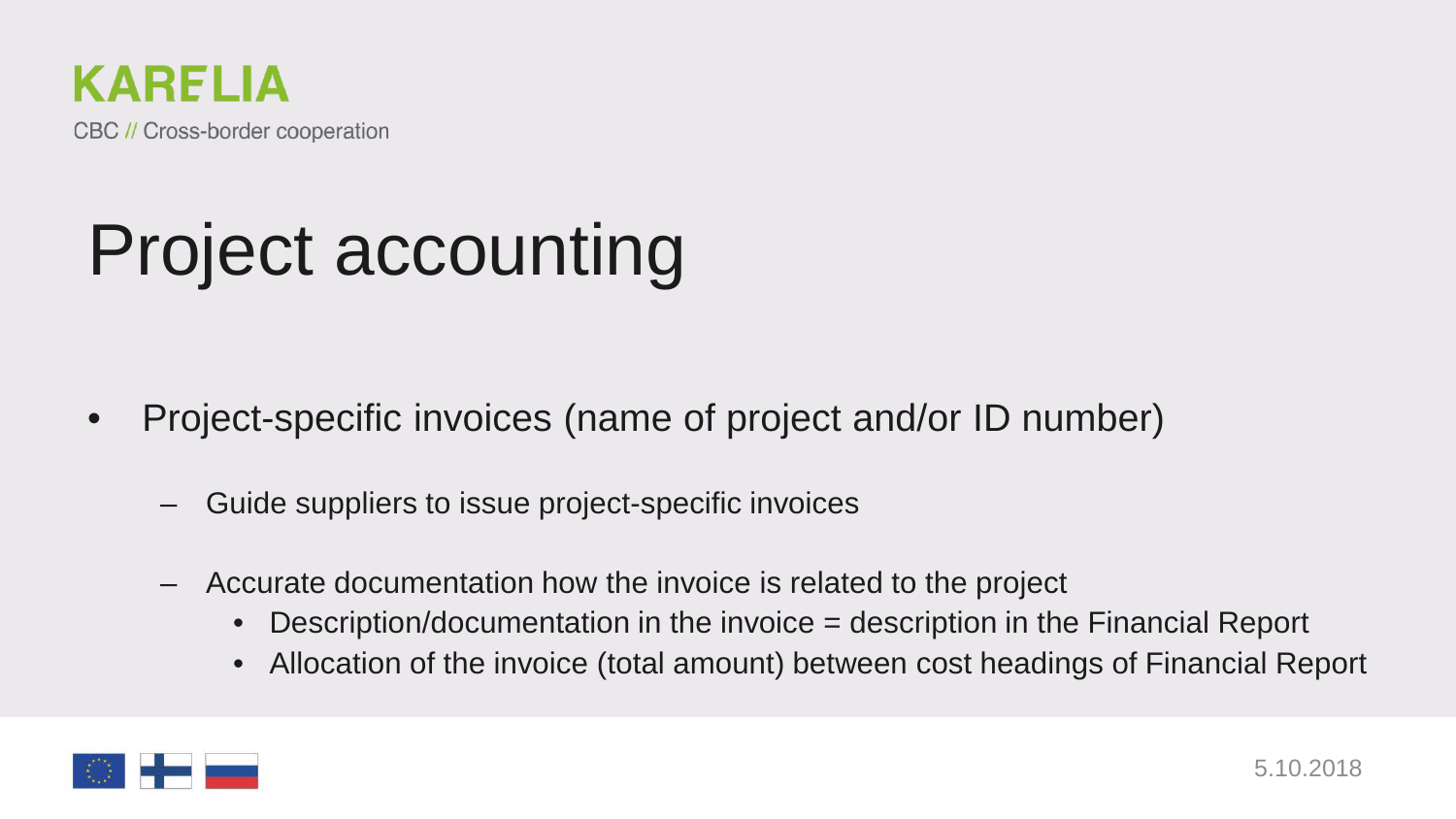

*Print* 

CBC // Cross-border cooperation

#### **Example of audit trail: one invoice reported under two cost headings in the Financial Report**

| <b>General ledger</b>                                 |                               |                                                                  |                             |                                                    |                                                   |                                                          |                                                             |
|-------------------------------------------------------|-------------------------------|------------------------------------------------------------------|-----------------------------|----------------------------------------------------|---------------------------------------------------|----------------------------------------------------------|-------------------------------------------------------------|
| <b>Project cost centre 1234</b>                       |                               |                                                                  |                             |                                                    |                                                   |                                                          |                                                             |
| <b>Account 2000, equipments</b>                       |                               |                                                                  |                             |                                                    |                                                   |                                                          |                                                             |
| <b>Date</b><br>15.11.2018<br>$\mathcal{L}_{\rm{eff}}$ | <b>Verificate Nr</b><br>00800 | <b>Subject</b><br><b>Company AB,</b><br>computers                | Amount, euro<br>2,000.00    | <b>Cost heading(s)</b><br>3(500.00)<br>4(1,500.00) |                                                   |                                                          |                                                             |
|                                                       | <b>Cost headings</b>          | <b>Financial Report:</b>                                         | <b>Number</b><br>of invoice | Date of<br>invoice in<br>general<br>ledger         | <b>Month of</b><br>cost<br>originally<br>incurred | <b>Name of</b><br>currency<br>(Euro or<br><b>Rouble)</b> | <b>Total cost in</b><br><b>currency (Euro</b><br>or Rouble) |
|                                                       |                               | 3. Equipment and supplies<br>Computer for project manager        | 00800                       | 15.11.2018                                         | 10/2018                                           | euro                                                     | 500.00                                                      |
|                                                       |                               | 4. Small-scale investment<br>Computers (3 pcs) for the mediation | 00800                       | 15.11.2018                                         | 10/2018                                           | euro                                                     | 1,500.00                                                    |
|                                                       | center                        |                                                                  |                             |                                                    |                                                   |                                                          | 5.10.2018                                                   |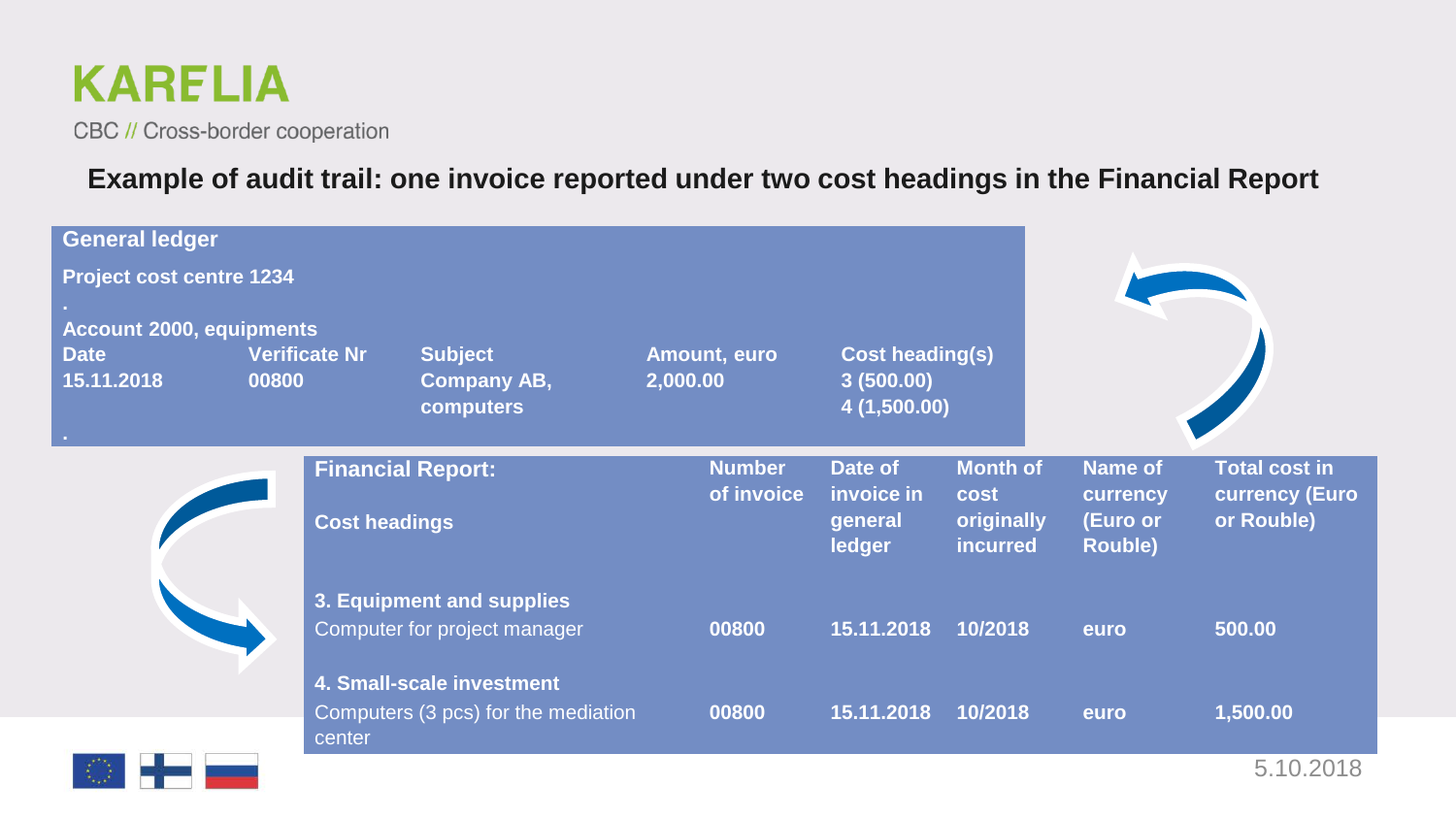

#### Audit trail

- $\triangleright$  Valid budget = project accounting = Financial Report (cost headings, project costs)
- Original invoice <=> organization's accounting system <=> project accounting <=> Financial Report
- $\triangleright$  Reporting period of general ledger = reporting period of Financial Report
- $\triangleright$  Date of invoice in general ledger = date of invoice in Financial Report
- $\triangleright$  Date of cost originally incurred = Month of InforEuro exchange rate in Financial Report
- $\triangleright$  Cost heading in valid budget = cost heading number for each invoice in general ledger = cost heading for each invoice in Financial Report
- $\triangleright$  Total amount of general ledger (e.g. salaries, grand total of reporting period) = total amount of Financial Report (e.g. project costs, revenues, interest, own contribution)

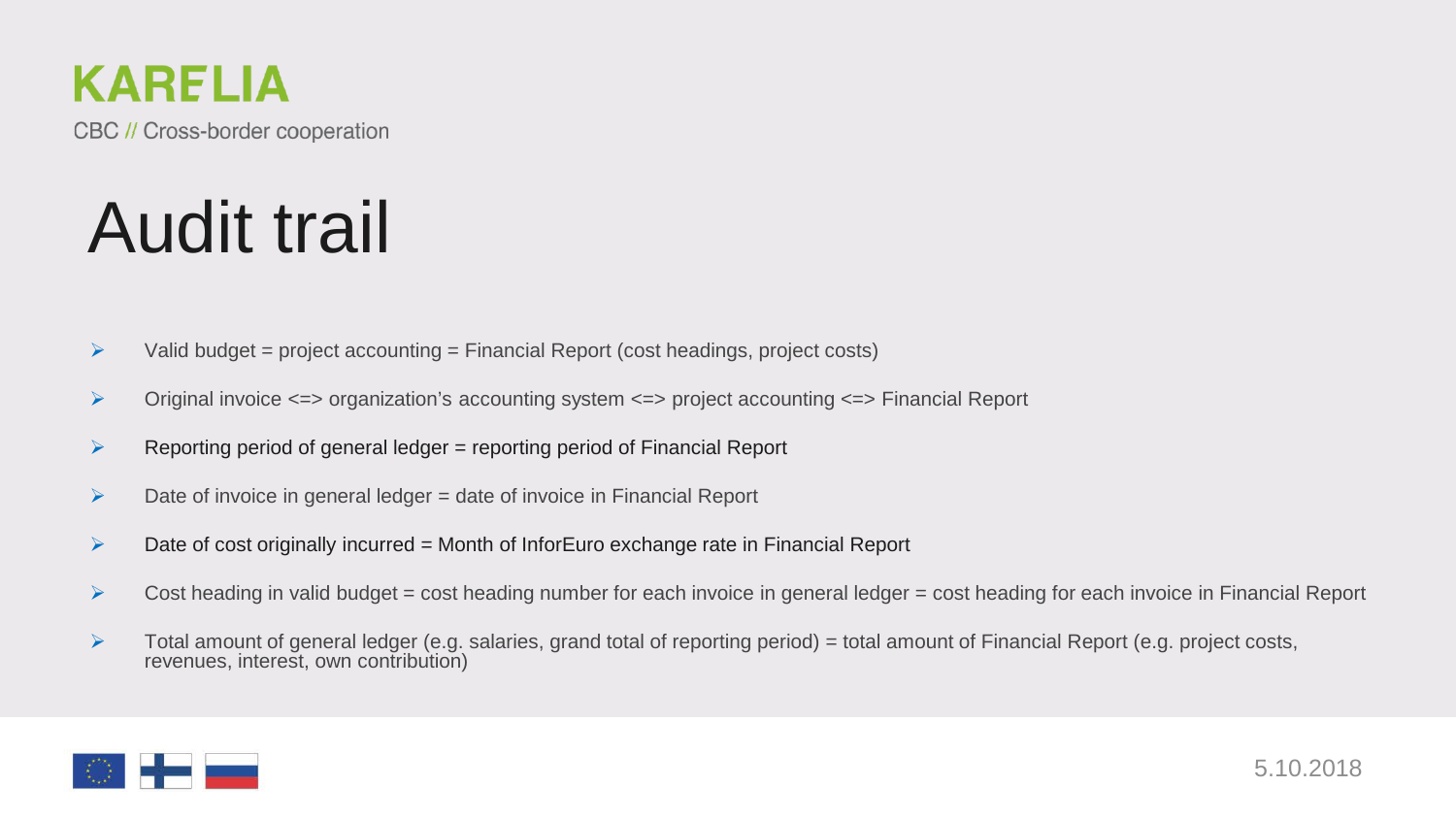

## Financial Report

- Excel-based spreadsheet describing costs (invoices) by cost heading (budget) incurred during the reporting period
- Informative description (links invoice to the project activities):
	- Travel claim: who travelled, where, when, why
	- Calculation basis (e.g. daily allowances)
- Revenues are deducted
- Correct use of InforEuro exchange rate
- Correct use of (ready-made) calculation formulas
- **NOTE!** The MA accepts maximum the amount of eligible costs claimed in the Payment Request

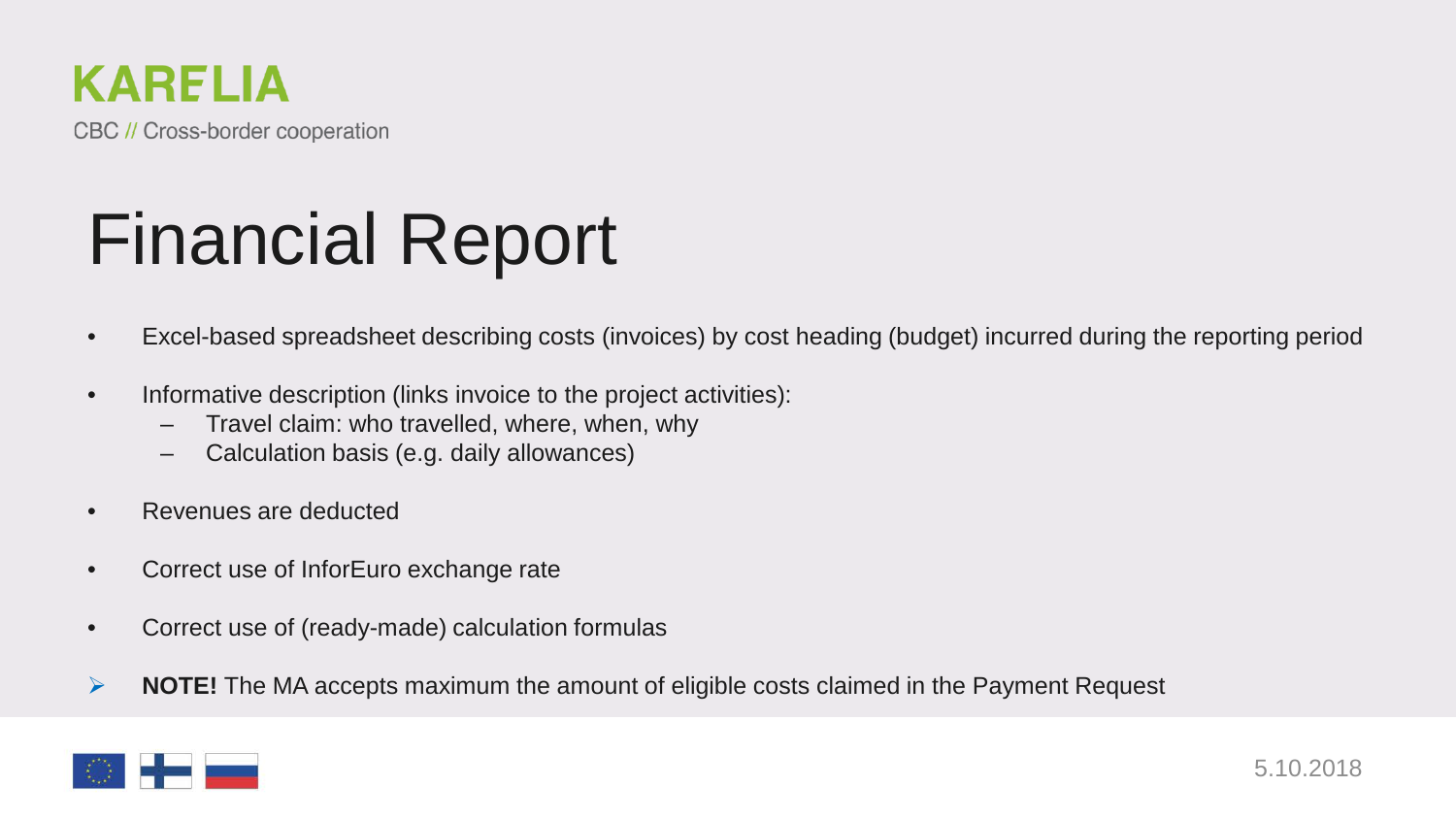

# Eligibility of costs

- Incurred during the implementation period, are reasonable, justified, necessary and cost-effective for the project implementation (according to the budget)
- Recorded in the project accounting (correct amount and correct reporting period) and supported by invoices
- Lead Partner accepts only eligible costs of the partners reported in partners' Financial Reports
	- Lead Partner deducts the ineligible costs in the partners' Financial Reports
- Proof of payment, proof of delivery, proof of installation
- No project costs after the end date of the implementation period
	- Exception: costs related to the last expenditure verification and bugeted project evaluation
- All costs shall be paid by the date of submitting the Final Report

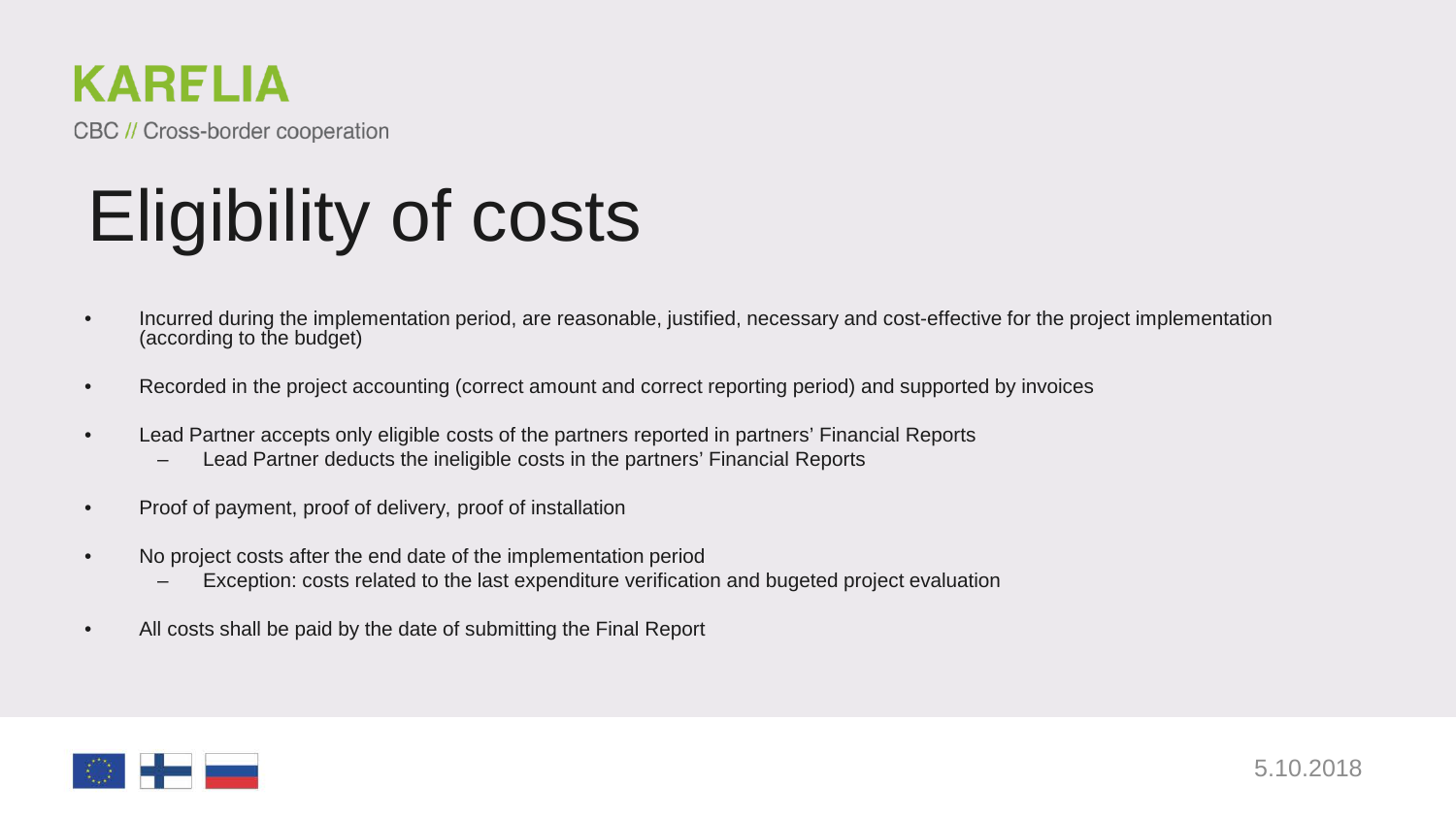

#### Expenditure verification

- Needed from the Lead Partner and each partner (Financial Report)
- Condition for the payment
- Use of the expenditure verification templates (expenditure verification package) is compulsory
- $\triangleright$  The MA shall not accept Expenditure Verification Reports that contain inconsistencies or errors
- $\triangleright$  Documents submitted to the auditor shall be clear, understandable and accurate

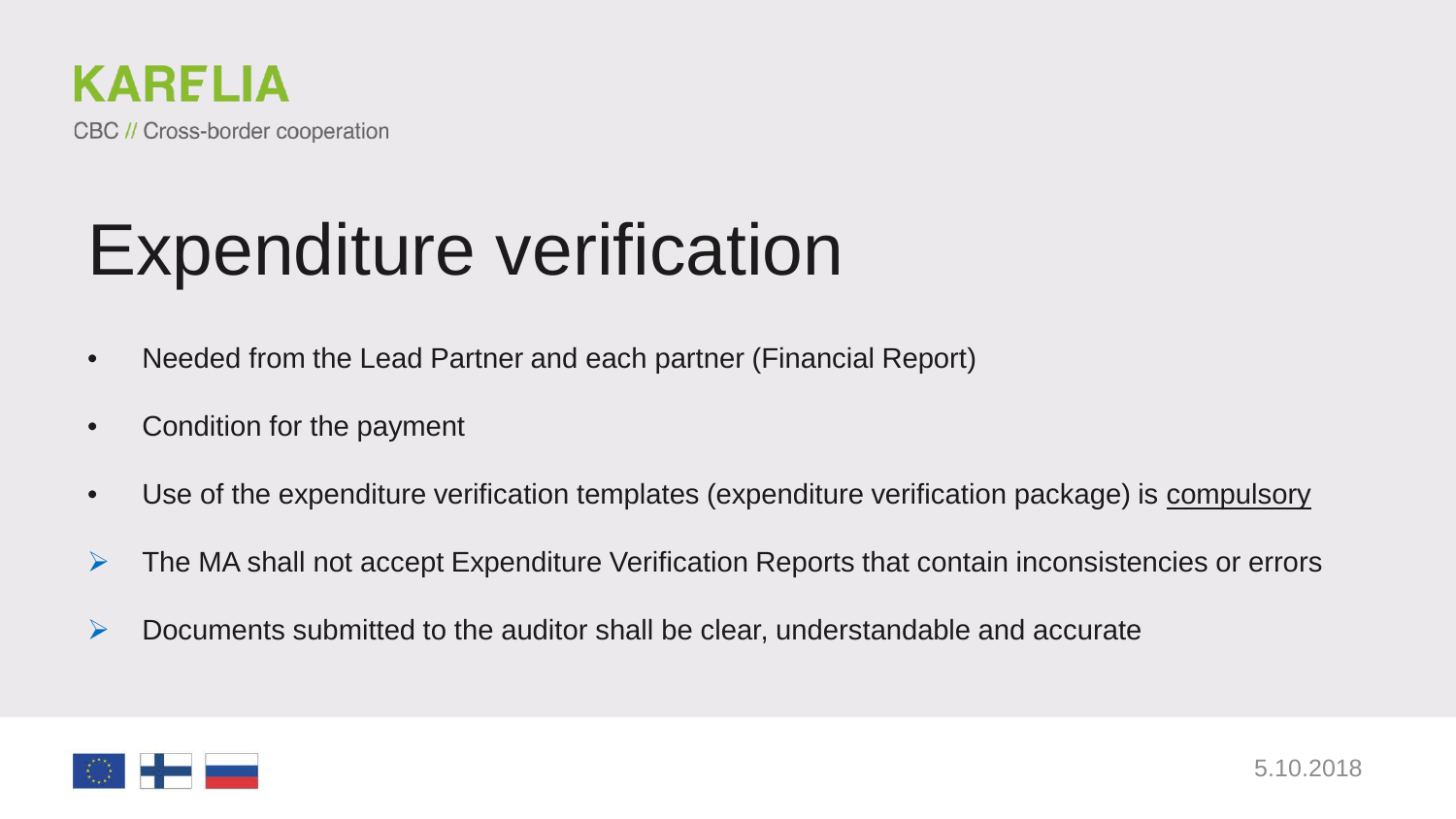

#### Expenditure verification

- Auditor:
	- Verifies the costs reported in the Financial Report
	- Gives statement about the eligiblity of project costs
	- Reports ineligible costs
	- Reports about exceptions and deviations, and about difficulties encountered during the verification process
	- Reports about risk indicators (especicially staff costs, procurements)
	- Gives recommendations to the Lead Partner/partner and monitors the implementation of them

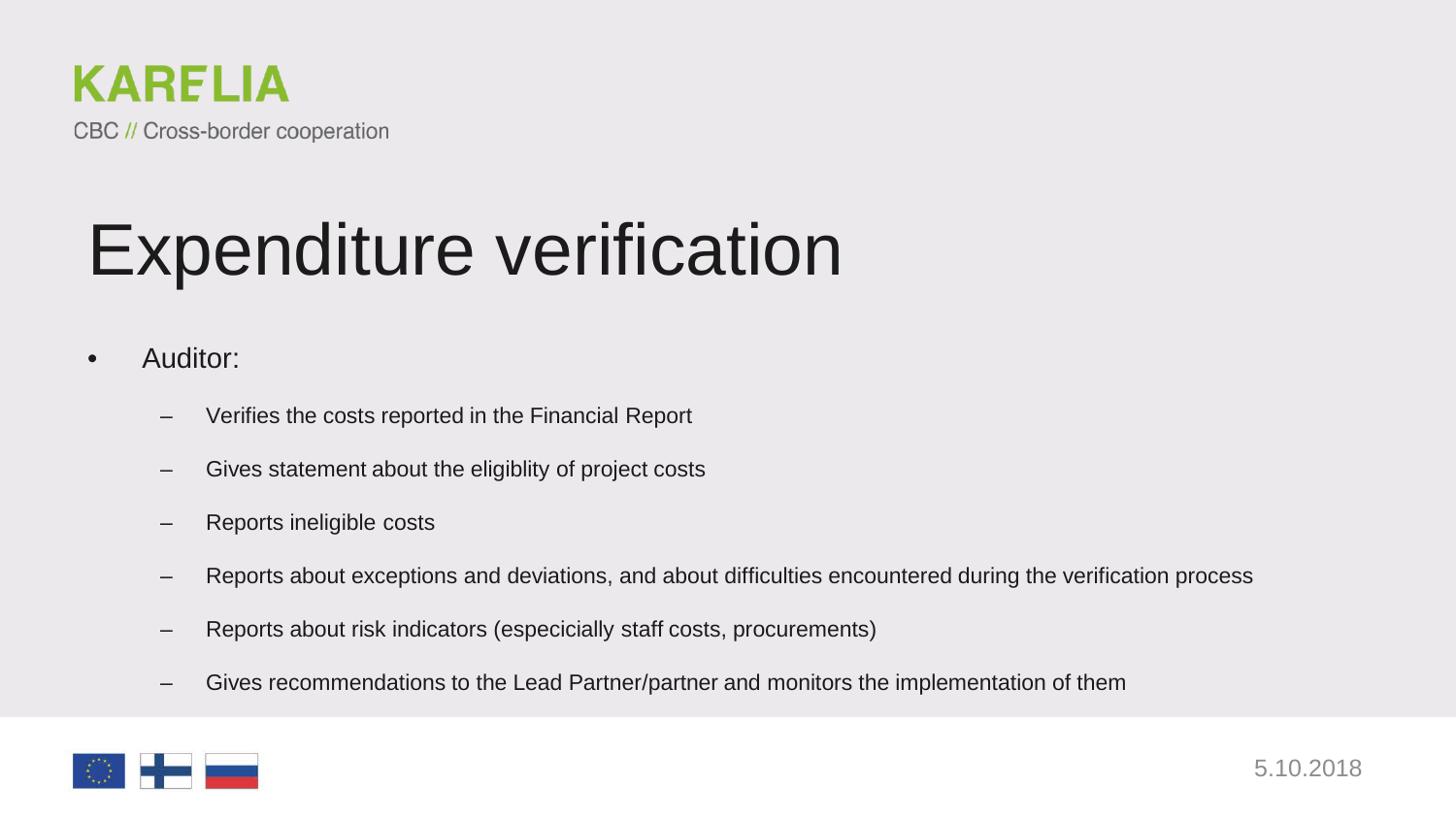

# Financial management and reporting

- The Lead Partner checks that each partner has submitted a full set of:
	- Financial Report (correct reporting period, project costs reported under correct cost headings (valid budget), eligibility of project costs, deduction of ineligible project costs, revenues, own contribution, interest)
	- General ledger (correct reporting period, correct total amount, dated and signed)
	- Expenditure Verification Report including annexes (documents are properly filled in)
	- VAT Registration Document (in case the partner is not entitled to reclaim the VAT from project costs)
- $\triangleright$  Each partner shall check the accuracy of the abovementioned documents before submitting them to the auditor and to the Lead Partner

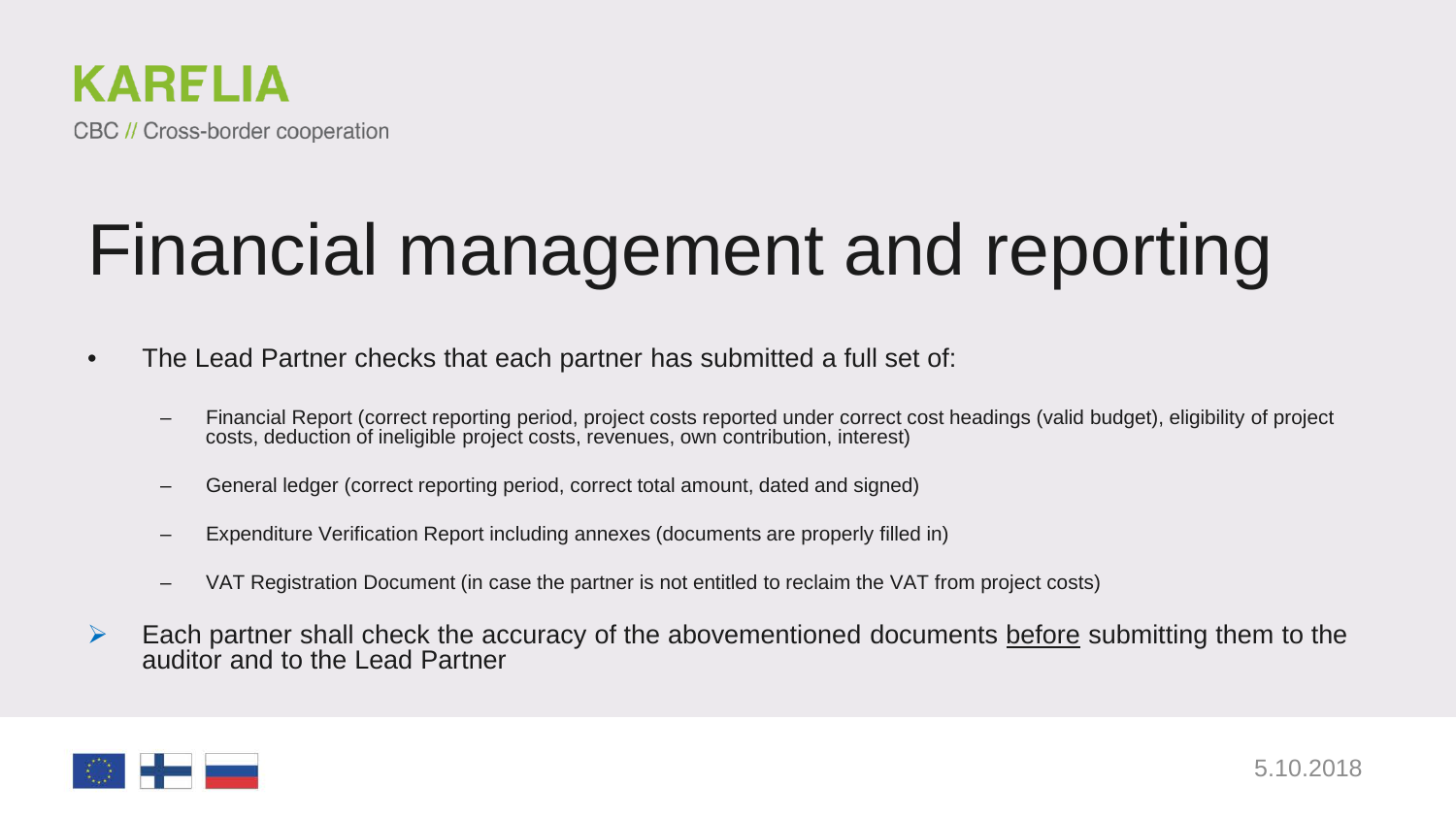

#### Financial management and reporting

- **Check and verify that what is reported is also recorded in the project accounting**
- **Sound financial management of the project**
- **Importance of documentation and audit trail**